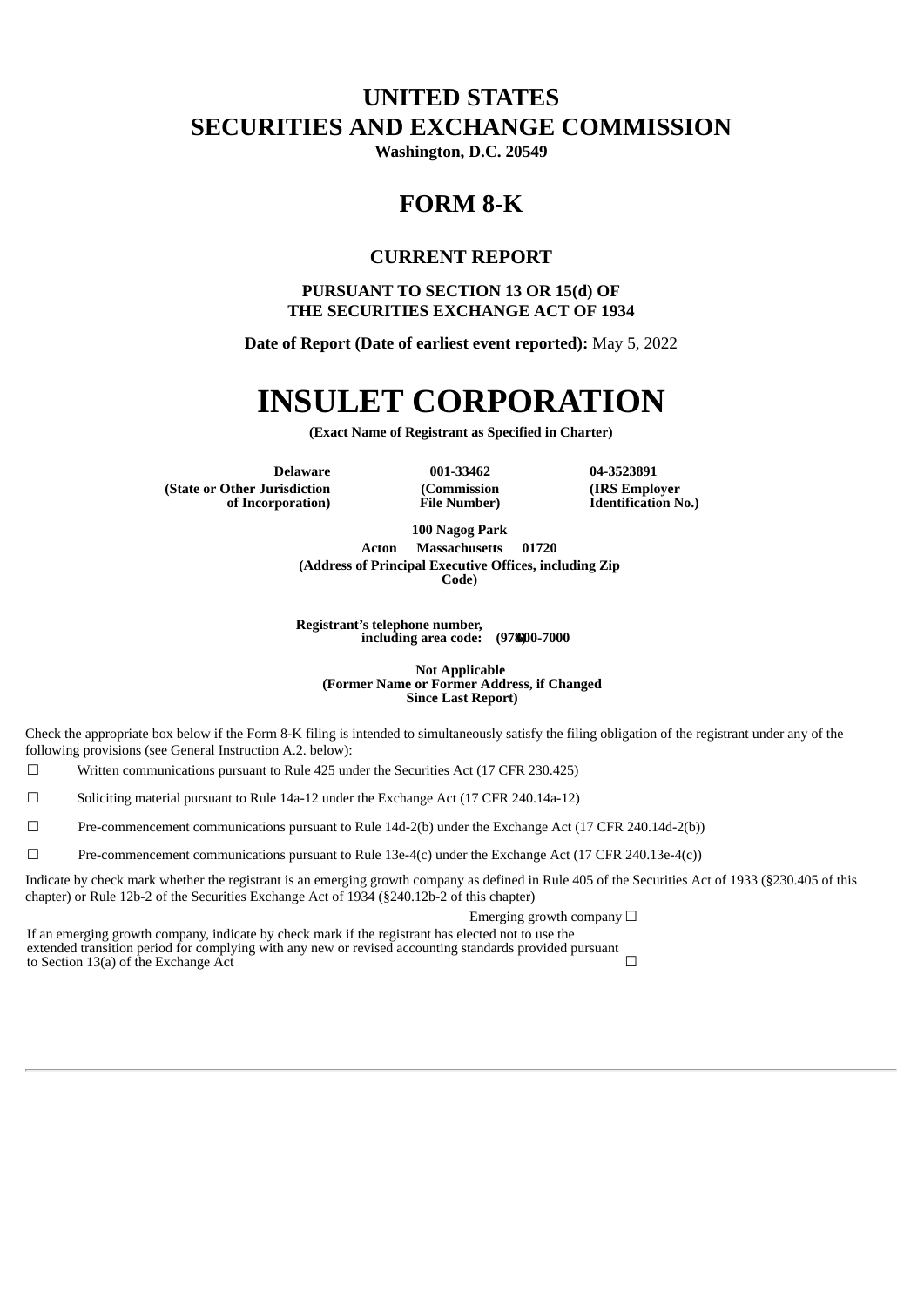| Title of each class                       |  |
|-------------------------------------------|--|
| Common Stock, \$0.001 Par Value Per Share |  |

**Trading Symbol(s) Name of each exchange on which registered**<br>PODD **The NASDAQ Stock Market, LLC** The NASDAQ Stock Market, LLC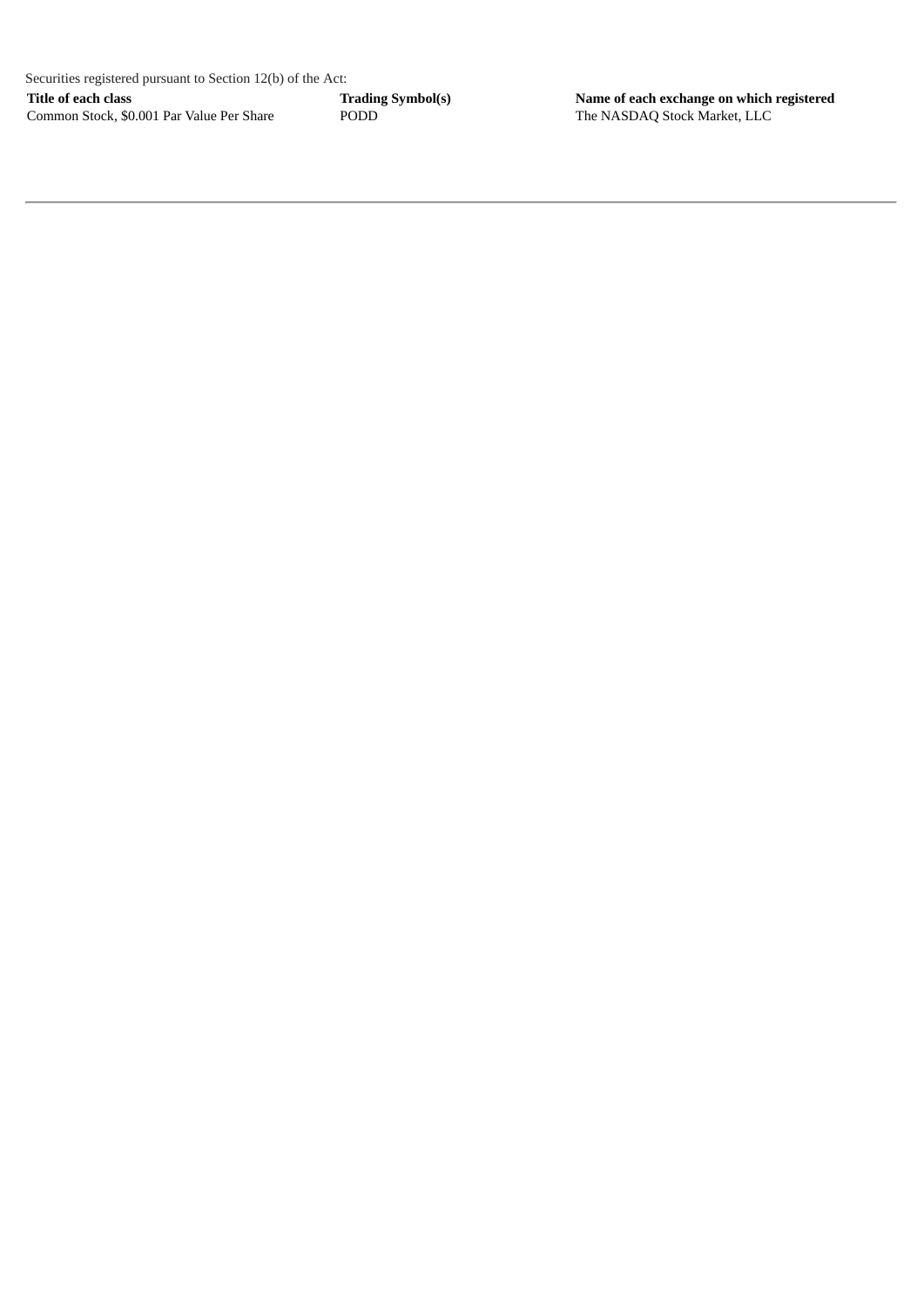#### **Item 2.02. Results of Operations and Financial Condition.**

On May 5, 2022, Insulet Corporation (the "Company") announced its financial results for the first quarter ended March 31, 2022. The full text of the press release issued in connection with the announcement is furnished as Exhibit 99.1 to this Current Report on Form 8-K.

The information in this Item 2.02 of this Current Report on Form 8-K and Exhibit 99.1 shall not be deemed "filed" for purposes of Section 18 of the Securities Act of 1934, as amended (the "Exchange Act"), or otherwise subject to the liabilities of that Section, nor shall it be deemed incorporated by reference in any filing by the Company under the Securities Act of 1933, as amended, or the Exchange Act, except as expressly set forth by specific reference in such filing.

#### **Item 9.01. Financial Statements and Exhibits.**

(d) Exhibits.

| Exhibit<br>No. | <b>Description</b>              |
|----------------|---------------------------------|
| 99.1           | Press Release dated May 5, 2022 |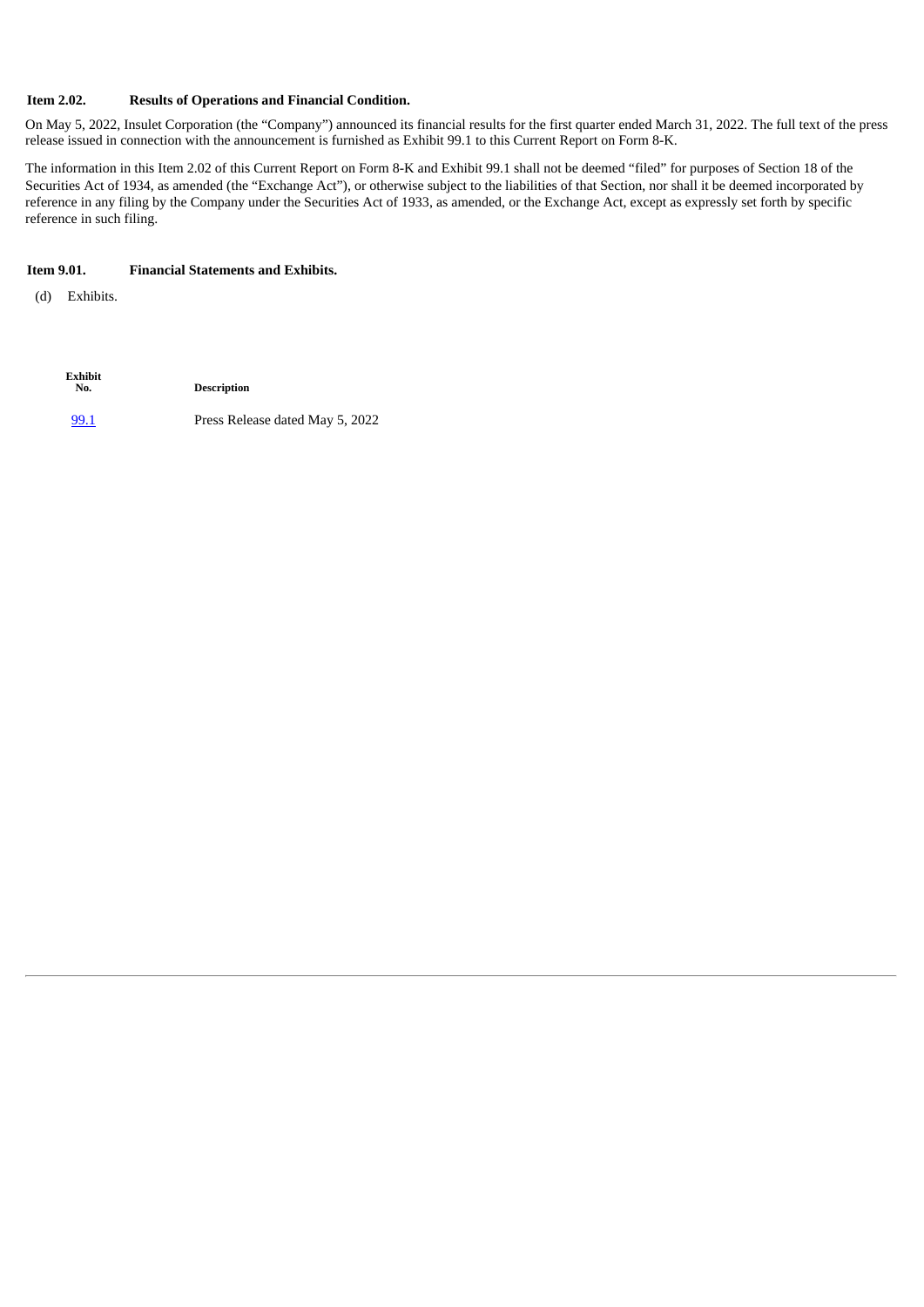#### **SIGNATURES**

Pursuant to the requirements of the Securities Exchange Act of 1934, as amended, the registrant has duly caused this Current Report on Form 8-K to be signed on its behalf by the undersigned thereunto duly authorized.

#### INSULET CORPORATION

May 5, 2022 By: /s/ Wayde McMillan

Chief Financial Officer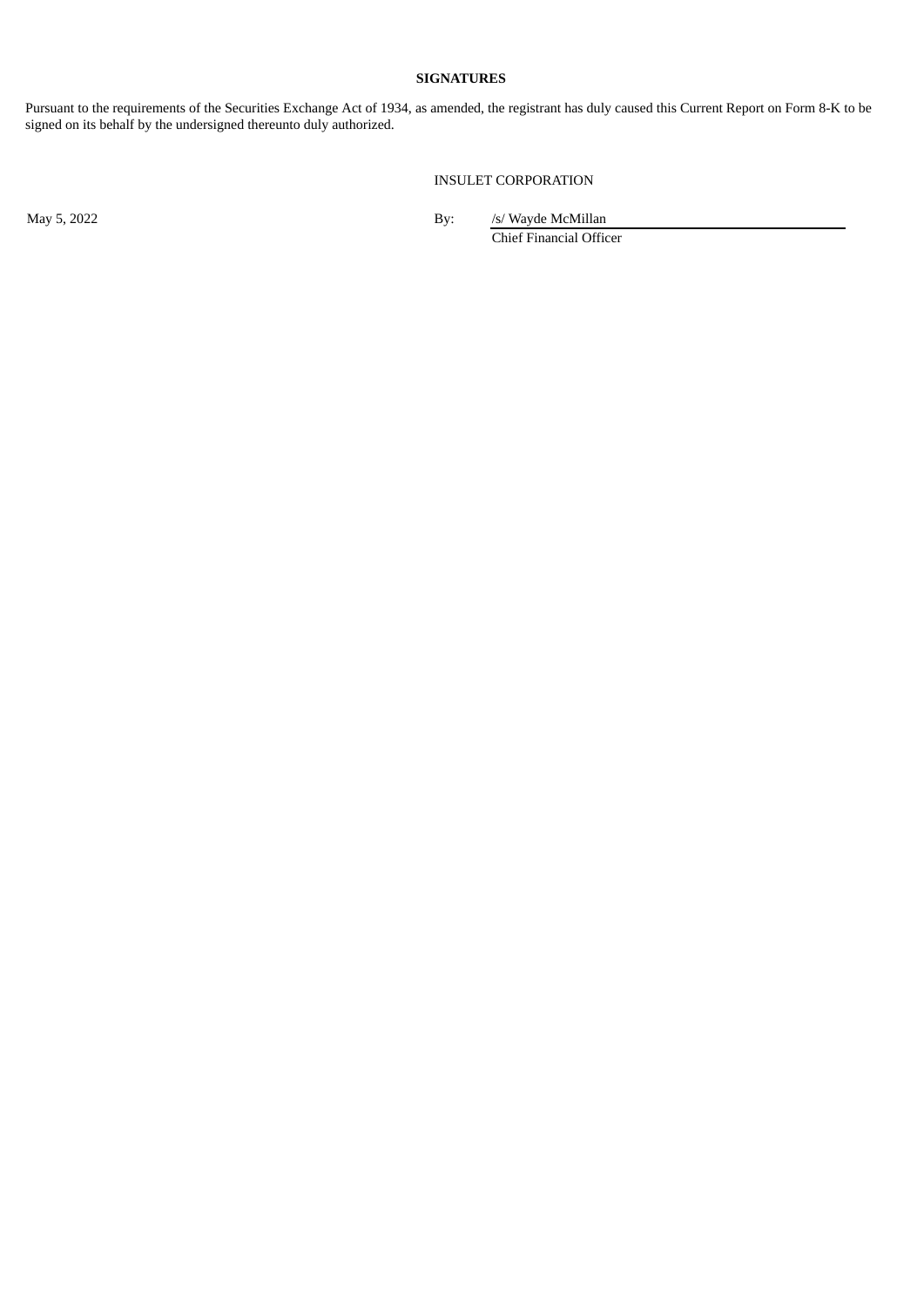# **Insulet Reports First Quarter 2022 Revenue Increase of 17% Year-Over-Year**

<span id="page-4-0"></span>ACTON, Mass. - May 5, 2022 - Insulet Corporation (NASDAQ: PODD) (Insulet or the Company), the global leader in tubeless insulin pump technology with its Omnipod® brand of products, today announced financial results for the three months ended March 31, 2022.

# *First Quarter Financial Highlights:*

- First quarter 2022 revenue of \$295.4 million, up 17.1%, or 19.3% in constant currency, compared to \$252.3 million in the prior year, exceeds the guidance range of 13% to 16% in constant currency
	- Total Omnipod revenue of \$269.5 million, an increase of 15.6%, or 18.0% in constant currency
		- U.S. Omnipod revenue of \$174.1 million, an increase of 21.5%
		- International Omnipod revenue of \$95.4 million, an increase of 6.1%, or 12.5% in constant currency
	- Drug Delivery revenue of \$25.9 million, an increase of 35.6%
- Gross margin of 71.0%, up 460 basis points
- Operating income of \$37.9 million, or 12.8% of revenue, compared to operating income of \$16.3 million, or 6.5% of revenue, in the prior year
- Net income of \$27.8 million, or \$0.40 per diluted share, compared to \$0.0 million, or \$0.00 per diluted share, in the prior year
- Adjusted EBITDA<sup>1</sup> of \$63.0 million, or 21.3% of revenue, compared to \$35.1, or 13.9% of revenue, in the prior year

# *Recent Strategic Highlights:*

- U.S. limited commercial launch of the Omnipod® 5 Automated Insulin Delivery System (Omnipod 5) continues to ramp; on track for a full market release this year
- Achieved record first quarter U.S. and Total Omnipod new customer starts
- Presented type 2 feasibility study data at the Advanced Technologies & Treatments for Diabetes (ATTD) conference demonstrating Omnipod 5 significantly improved time in range and reduced HbA1c, while also reducing hypoglycemia and total daily dose of insulin for participants previously on multiple daily injections
- Launched Omnipod  $DASH^{\circledast}$  in Saudi Arabia and expect to launch soon in the United Arab Emirates
- Advanced sustainability across the Company, as detailed in Insulet's 2021 Sustainability Report<sup>2</sup>

"We are off to a great start in 2022 with first quarter financial results that reflect strong global Omnipod adoption, consumer satisfaction and operational excellence, positioning the Company for another successful year," said Shacey Petrovic, President and Chief Executive Officer. "The commercial launch of Omnipod 5 is progressing very well, and we are receiving excellent customer feedback. We also recently shared compelling type 2 feasibility data that demonstrates how powerful Omnipod 5 can be for this dramatically underserved population. Momentum across our business continues to grow and our mission to simplify and improve the lives of people with diabetes remains at the center of everything we do."

<sup>&</sup>lt;sup>1</sup> See description of non-GAAP financial measures contained in this release.

<sup>&</sup>lt;sup>2</sup> Insulet's 2021 Sustainability report can be found at: 2021 Sustainability Report.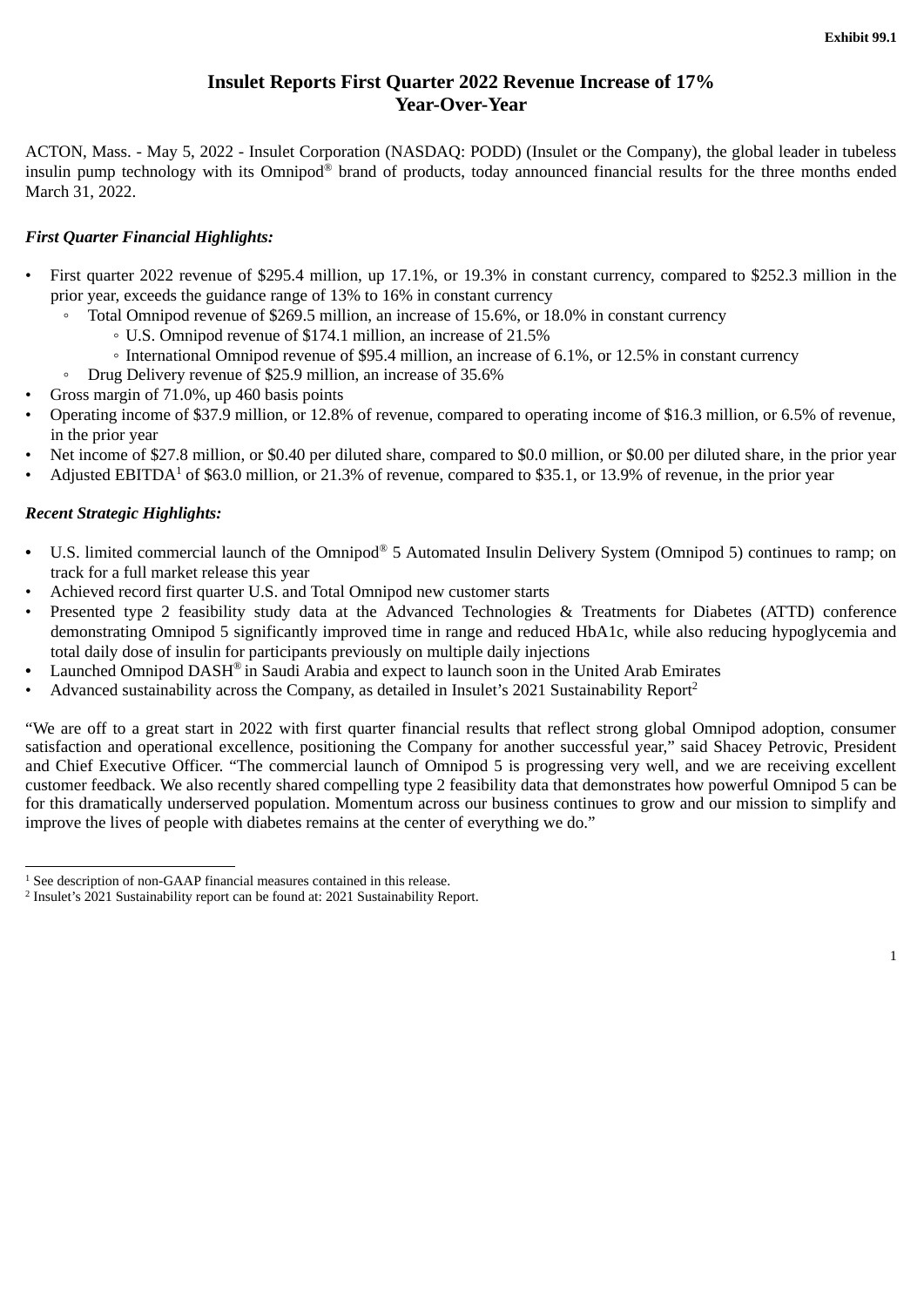#### *2022 Outlook:*

#### Revenue Guidance (in constant currency):

- For the year ending December 31, 2022, the Company is reaffirming its expected revenue growth of 12% to 16%. Revenue growth ranges by product line are:
	- Total Omnipod of 16% to 20% (previously 15% to 20%)
		- U.S. Omnipod of 19% to 23% (previously 18% to 23%)
		- International Omnipod of 9% to 14% (unchanged)
		- Drug Delivery of (35)% to (30)% (unchanged)
- For the quarter ending June 30, 2022, the Company expects revenue growth of 12% to 15%. Revenue growth ranges by product line are:
	- Total Omnipod of 17% to 20%
		- U.S. Omnipod of 21% to 24%
		- International Omnipod of 9% to 12%
	- Drug Delivery of (43)% to (37)%

#### Operating Margin Guidance:

For the year ending December 31, 2022, the Company now expects operating margin to be flat year-over-year as a result of the macro environment and higher inflationary, supply chain, and foreign exchange pressures.

#### *Conference Call:*

Insulet will host a conference call at 4:30 p.m. (Eastern Time) on May 5, 2022 to discuss the financial results and outlook. The link to the live call will be available on the Investor Relations section of the Company's website at investors.insulet.com, "Events and Presentations," and will be archived for future reference.

#### *About Insulet Corporation:*

Insulet Corporation (NASDAQ: PODD), headquartered in Massachusetts, is an innovative medical device company dedicated to simplifying life for people with diabetes and other conditions through its Omnipod product platform. The Omnipod Insulin Management System provides a unique alternative to traditional insulin delivery methods. With its simple, wearable design, the disposable Pod provides up to three days of non-stop insulin delivery, without the need to see or handle a needle. Insulet's latest innovation, the Omnipod® 5 Automated Insulin Delivery System, is a tubeless automated insulin delivery system, integrated with a continuous glucose monitor to manage blood sugar with no multiple daily injections, zero fingersticks, and is fully controlled by a compatible personal smartphone. Insulet also leverages the unique design of its Pod by tailoring its Omnipod technology platform for the delivery of non-insulin subcutaneous drugs across other therapeutic areas. For more information, please visit: insulet.com and omnipod.com.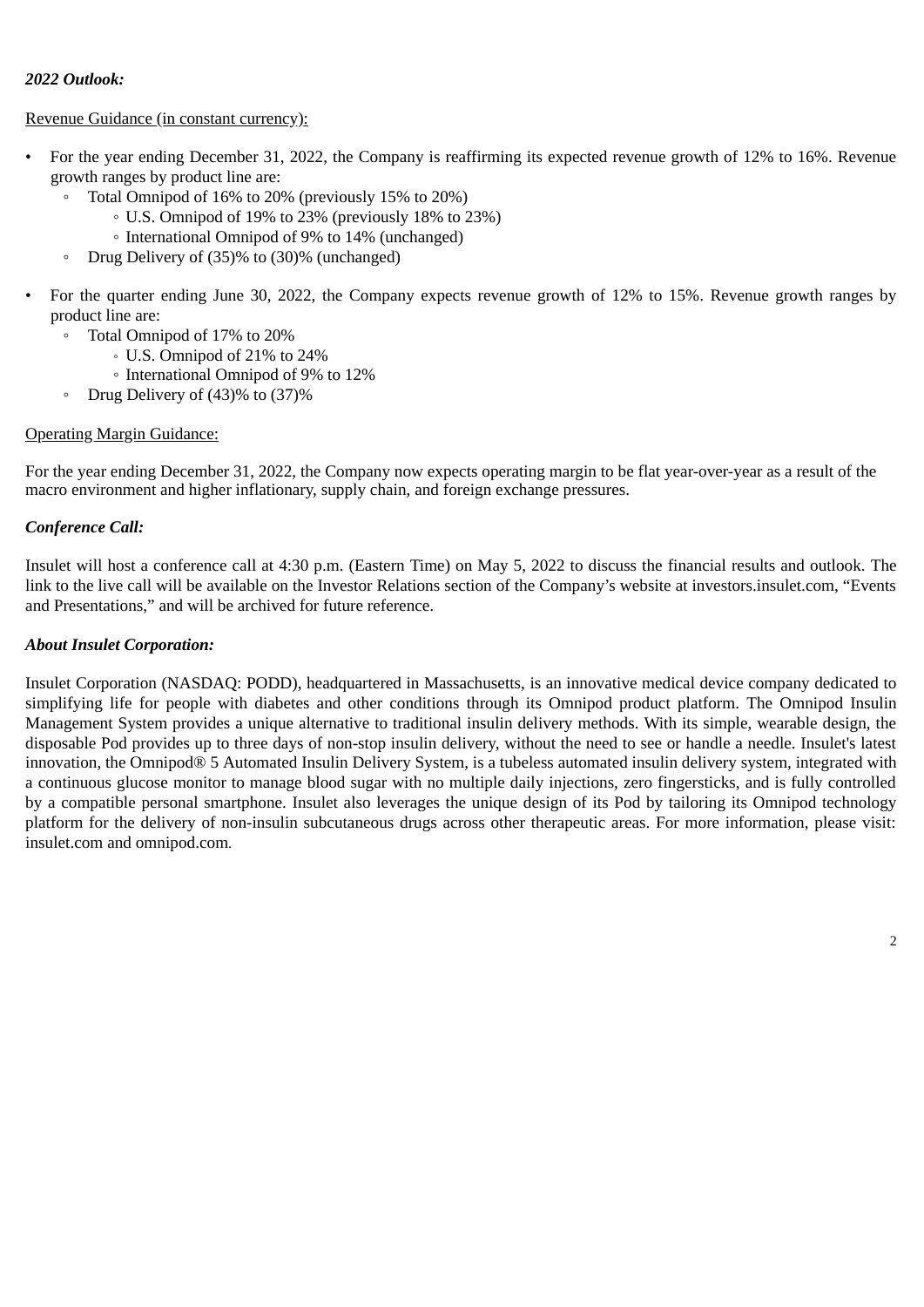#### *Non-GAAP Measures:*

The Company uses the following non-GAAP financial measures:

- Constant currency revenue growth, which represents the change in revenue between current and prior year periods using the exchange rate in effect during the applicable prior year period. Insulet presents constant currency revenue growth because management believes it provides meaningful information regarding the Company's results on a consistent and comparable basis. Management uses this non-GAAP financial measure, in addition to financial measures in accordance with generally accepted accounting principles in the United States (GAAP), to evaluate the Company's operating results. It is also one of the performance metrics that determines management incentive compensation.
- Adjusted EBITDA, which represents net income (loss) plus net interest expense, income tax expense (benefit), depreciation and amortization, stock-based compensation and other significant unusual items, as applicable; and Adjusted EBITDA as a percentage of revenue. Insulet presents these non-GAAP financial measures because management uses them as supplemental measures in assessing the Company's operating performance, and the Company believes that they are helpful to investors, and other interested parties as measures of comparative operating performance from period to period. They also are commonly used measures in determining business value and the Company uses them internally to report results.

These non-GAAP financial measures should be considered supplemental to, and not a substitute for, the Company's reported financial results prepared in accordance with GAAP. Furthermore, the Company's definition of these non-GAAP measures may differ from similarly titled measures used by others. Because non-GAAP financial measures exclude the effect of items that will increase or decrease the Company's reported results of operations, Insulet strongly encourages investors to review the Company's consolidated financial statements and publicly filed reports in their entirety.

# *Forward-Looking Statement:*

This press release contains forward-looking statements regarding, among other things, future operating and financial performance, product success and efficacy, the outcome of studies and trials and the approval of products by regulatory bodies. These forward-looking statements are based on management's current beliefs, assumptions and estimates and are not intended to be a guarantee of future events or performance. If management's underlying assumptions turn out to be incorrect, or if certain risks or uncertainties materialize, actual results could vary materially from the expectations and projections expressed or implied by the forward-looking statements.

Risks and uncertainties include, but are not limited to adverse changes in general economic conditions as well as risks associated with public health crises and pandemics, such as the COVID-19 global pandemic, government actions and restrictive measures implemented in response, supply chain disruptions, delays in clinical trials, and other impacts to the business; dependence on a principal product platform; ability to maintain and grow our customer base; ability to scale the business to support revenue growth; maintenance of an effective sales force and expansion of distribution network; ability to secure and retain adequate coverage or reimbursement from third-party payors; impact of healthcare reform laws; impact of competitive products, technological change and product innovation; ability to design, develop, manufacture and commercialize future products; changes to or termination of our license to incorporate a blood glucose meter into the Omnipod System or inability to enter into new license or other agreements with respect to the Omnipod System's current or future features; challenges to the future development of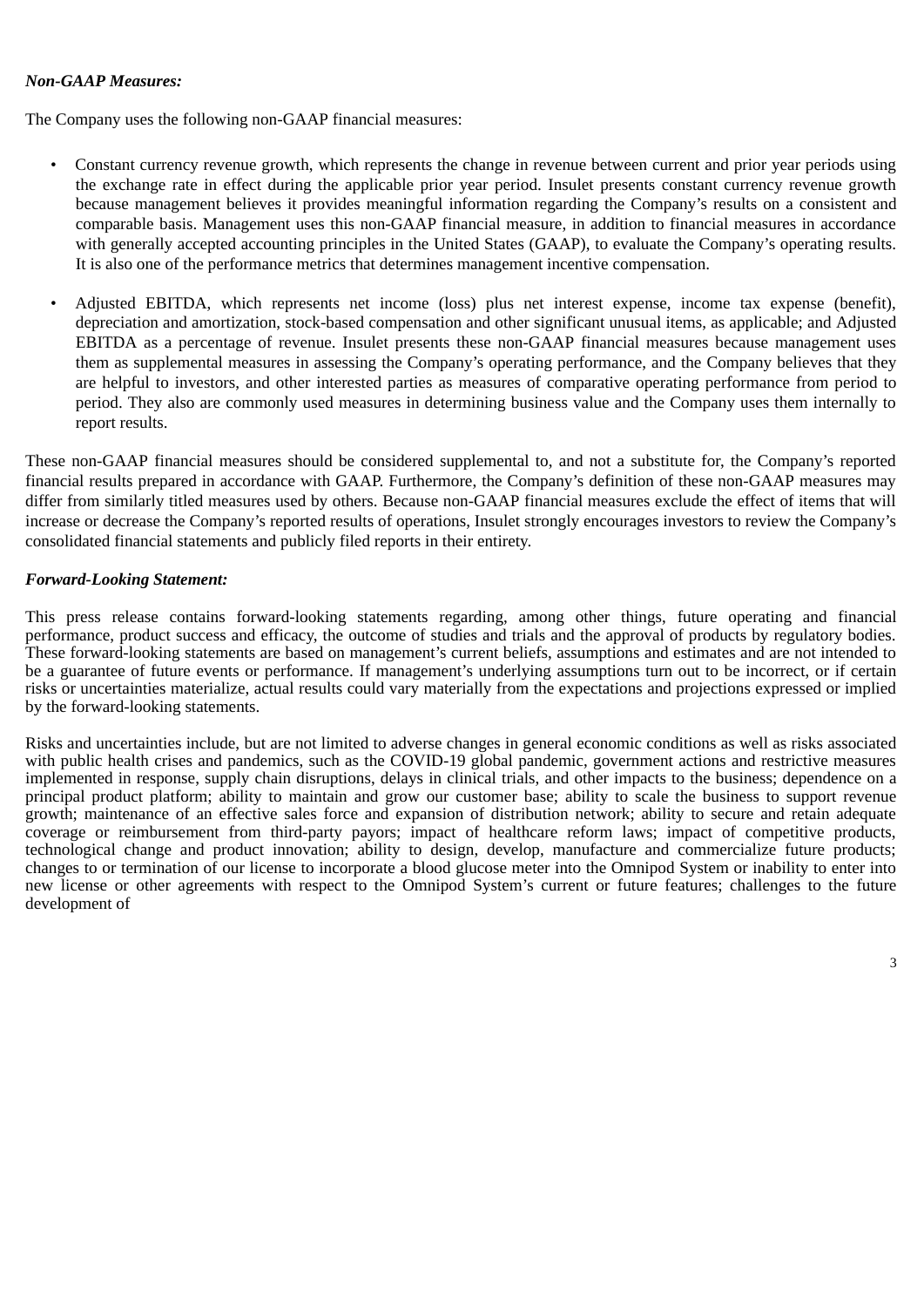our non-insulin drug delivery product line; international business risks, including regulatory, commercial and logistics risks; supply problems or price fluctuations with sole source or third-party suppliers on which we are dependent; failure to retain key suppliers and/or supplier pricing discounts and achieve satisfactory gross margins; ability to protect our intellectual property and other proprietary rights and potential conflicts with the intellectual property of third parties; adverse regulatory or legal actions relating to the Omnipod System or future products; failure of our contract manufacturer or component suppliers to comply with the U.S. Food and Drug Administration's quality system regulations; potential adverse impacts resulting from a recall, or discovery of serious safety issues, or product liability lawsuits relating to off-label use; the potential violation of anti-bribery/anticorruption laws or laws and regulations regarding privacy and data protection; breaches or failures of our product or information technology systems, including by cyberattack; unfavorable results of clinical studies or future publication of articles or announcement of positions by diabetes associations or other organizations that are unfavorable; the concentration of manufacturing operations and storage of inventory in a limited number of locations; loss of employees or inability to identify and recruit new employees; ability to generate sufficient cash to service our indebtedness or raise additional funds on acceptable terms or at all; the volatility of the trading price of our common stock; risks related to the conversion of outstanding Convertible Senior Notes; and potential limitations on our ability to use net operating loss carryforwards.

For a further list and description of these and other important risks and uncertainties that may affect our future operations, see Part I, Item 1A - Risk Factors in our most recent Annual Report on Form 10-K filed with the Securities and Exchange Commission, which we may update in Part II, Item 1A - Risk Factors in Quarterly Reports on Form 10-Q we have filed or will file hereafter. Any forward-looking statement made in this release speaks only as of the date of this release. Insulet does not undertake to update any forward-looking statement, other than as required by law.

©2022 Insulet Corporation. Omnipod, Omnipod DASH and Omnipod 5 are registered trademarks of Insulet Corporation.

#### *Investor Relations:*

Deborah R. Gordon Vice President, Investor Relations (978) 600-7717 dgordon@insulet.com

#### *Media:*

Angela Geryak Wiczek Senior Director, Corporate Communications (978) 932-0611 awiczek@insulet.com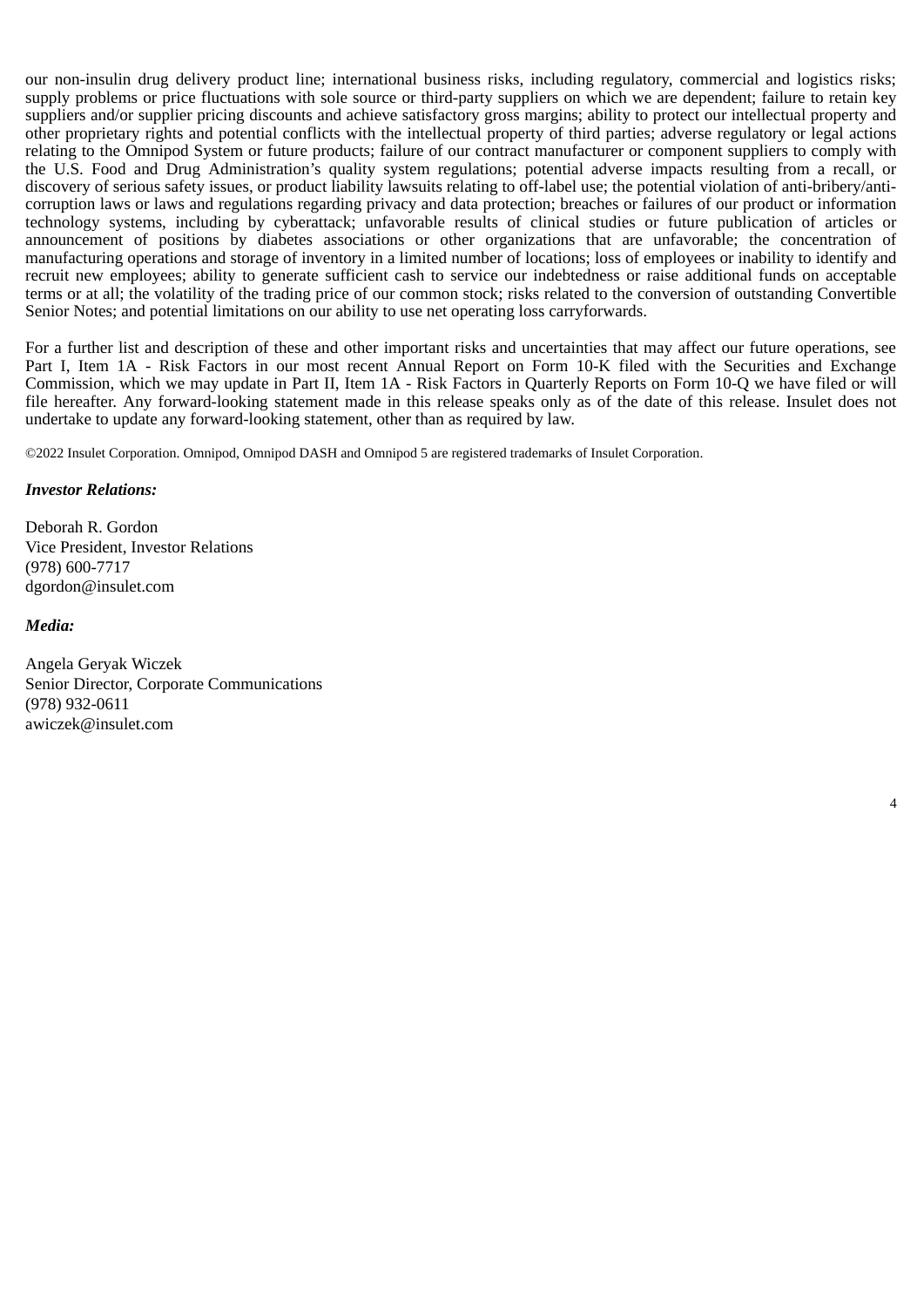# **CONDENSED CONSOLIDATED STATEMENTS OF OPERATIONS (UNAUDITED)**

|                                                                      |                | Three Months Ended March 31, |                |        |  |  |
|----------------------------------------------------------------------|----------------|------------------------------|----------------|--------|--|--|
| (dollars in millions, except per share data)                         |                | 2022                         |                | 2021   |  |  |
| Revenue                                                              | \$             | 295.4                        | <sup>\$</sup>  | 252.3  |  |  |
| Cost of revenue                                                      |                | 85.7                         |                | 84.8   |  |  |
| <b>Gross profit</b>                                                  |                | 209.7                        |                | 167.5  |  |  |
| Research and development expenses                                    |                | 43.1                         |                | 40.7   |  |  |
| Selling, general and administrative expenses                         |                | 128.7                        |                | 110.5  |  |  |
| <b>Operating income</b>                                              |                | 37.9                         |                | 16.3   |  |  |
| Interest expense, net                                                |                | (8.9)                        |                | (13.4) |  |  |
| Other income (expense), net                                          |                | 0.3                          |                | (2.6)  |  |  |
| Income before income taxes                                           |                | 29.3                         |                | 0.3    |  |  |
| Income tax expense                                                   |                | (1.5)                        |                | (0.3)  |  |  |
| <b>Net income</b>                                                    | \$             | 27.8                         | $\mathfrak{S}$ |        |  |  |
| Net income per share:                                                |                |                              |                |        |  |  |
| <b>Basic</b>                                                         | \$             | $0.40 \quad$ \$              |                |        |  |  |
| <b>Diluted</b>                                                       | $\mathfrak{s}$ | 0.40                         | - \$           |        |  |  |
| Weighted-average number of common shares outstanding (in thousands): |                |                              |                |        |  |  |
| <b>Basic</b>                                                         |                | 69,254                       |                | 66,113 |  |  |
| <b>Diluted</b>                                                       |                | 69,858                       |                | 66,113 |  |  |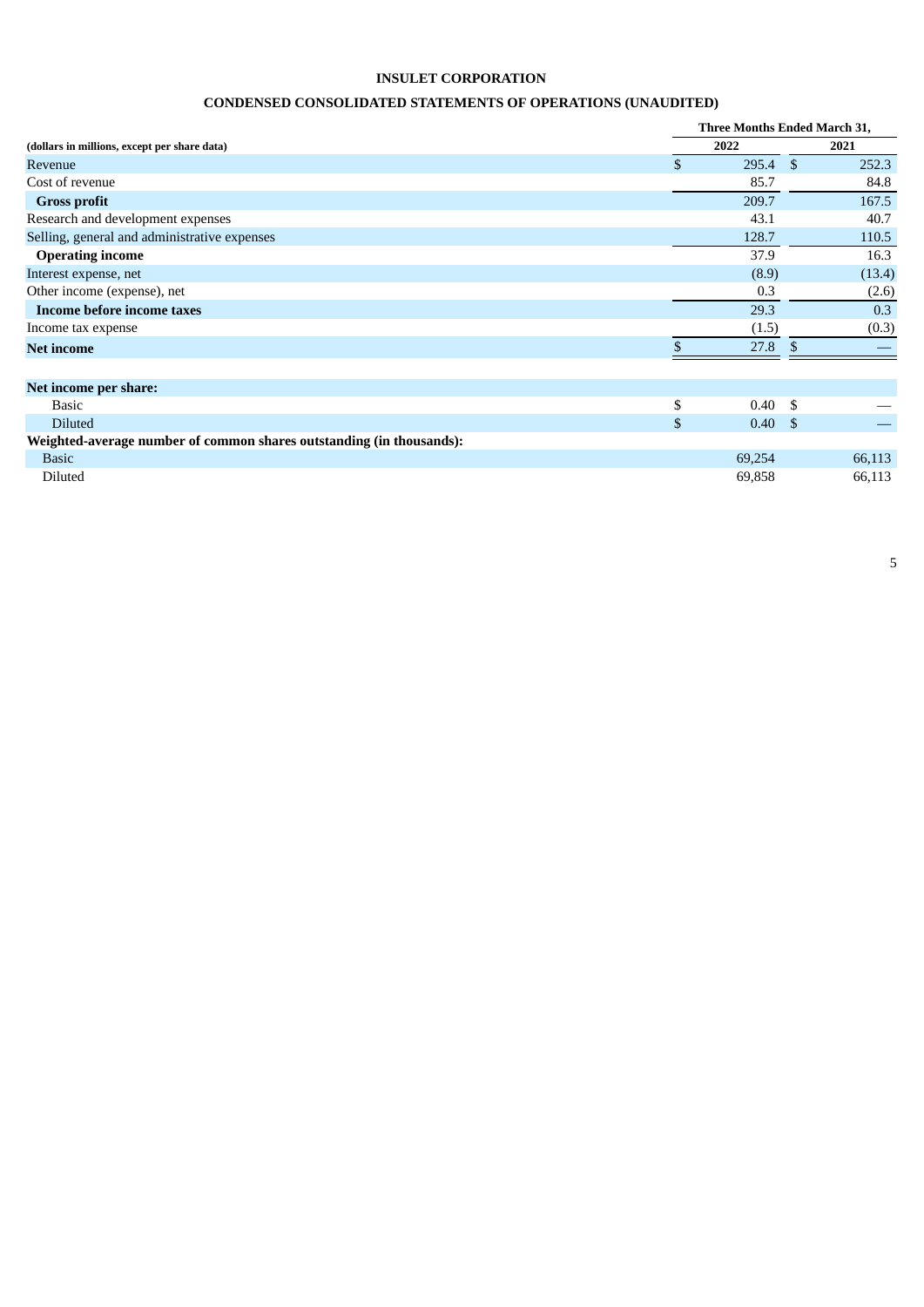# **CONDENSED CONSOLIDATED BALANCE SHEETS (UNAUDITED)**

| (dollars in millions)                          | <b>March 31, 2022</b> |          | <b>December 31, 2021</b> |  |
|------------------------------------------------|-----------------------|----------|--------------------------|--|
| <b>ASSETS</b>                                  |                       |          |                          |  |
| Cash and cash equivalents                      | \$<br>709.6           | <b>S</b> | 791.6                    |  |
| Accounts receivable, net                       | 189.3                 |          | 161.0                    |  |
| Inventories                                    | 314.8                 |          | 303.2                    |  |
| Prepaid expenses and other current assets      | 71.7                  |          | 74.0                     |  |
| Total current assets                           | 1,285.4               |          | 1,329.8                  |  |
| Property, plant and equipment, net             | 538.2                 |          | 536.5                    |  |
| Goodwill and other intangible assets, net      | 104.6                 |          | 76.4                     |  |
| Other assets                                   | 141.0                 |          | 106.1                    |  |
| Total assets                                   | 2,069.2               |          | 2,048.8                  |  |
| <b>LIABILITIES AND STOCKHOLDERS' EQUITY</b>    |                       |          |                          |  |
| Accounts payable                               | \$<br>$52.2$ \$       |          | 37.7                     |  |
| Accrued expenses and other current liabilities | 137.1                 |          | 166.0                    |  |
| Current portion of long-term debt              | 25.7                  |          | 25.1                     |  |
| Total current liabilities                      | 215.0                 |          | 228.8                    |  |
| Long-term debt, net                            | 1,390.5               |          | 1,248.8                  |  |
| Other liabilities                              | 17.0                  |          | 14.9                     |  |
| <b>Total liabilities</b>                       | 1,622.5               |          | 1,492.5                  |  |
| Stockholders' equity                           | 446.7                 |          | 556.3                    |  |
| Total liabilities and stockholders' equity     | \$<br>2,069.2         | \$       | 2,048.8                  |  |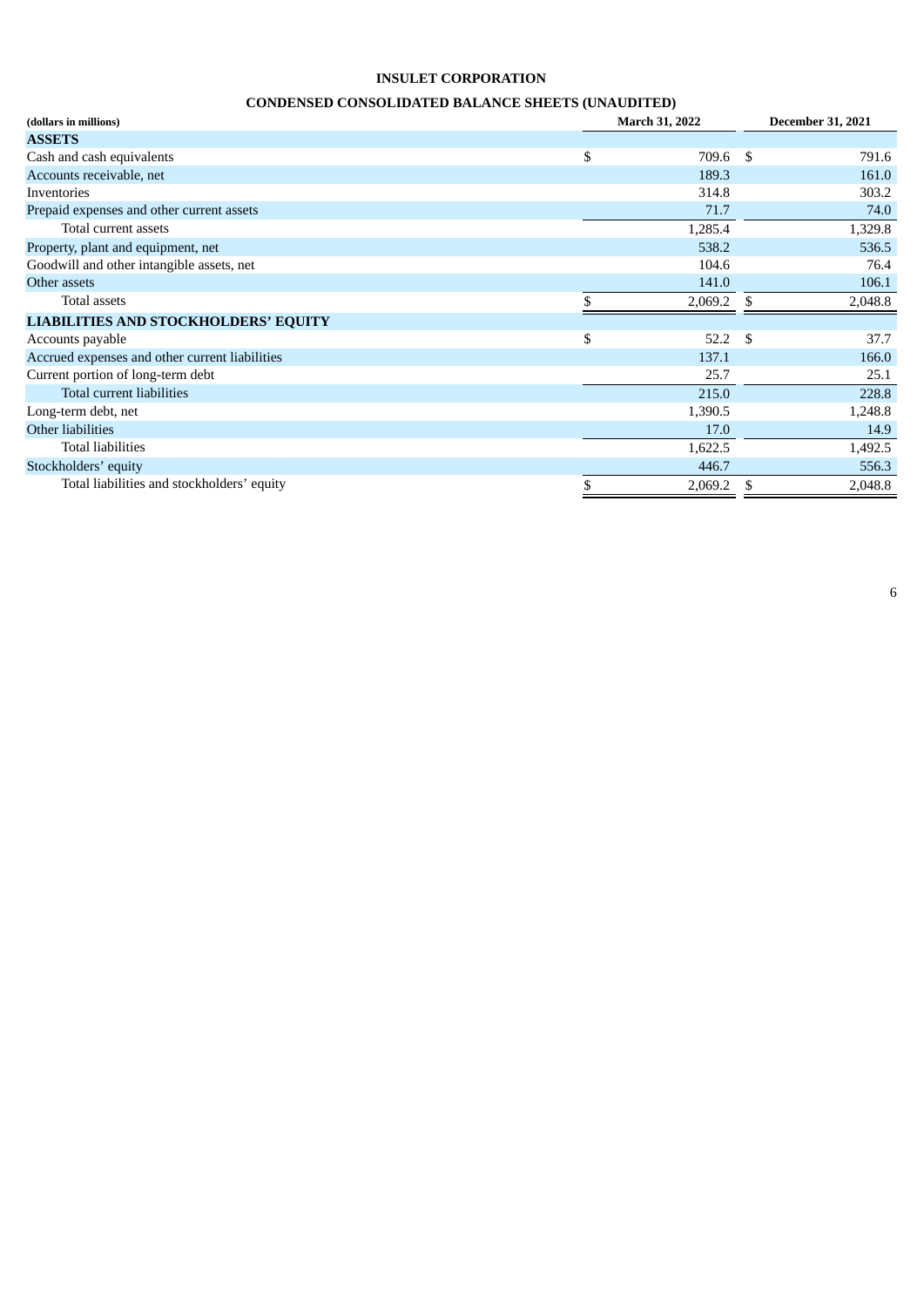#### **NON-GAAP RECONCILIATIONS (UNAUDITED)**

#### **CONSTANT CURRENCY REVENUE GROWTH**

| 2022  | 2021     | <b>Percent Change</b>        | <b>Currency Impact</b> | <b>Constant Currency</b> |
|-------|----------|------------------------------|------------------------|--------------------------|
|       |          |                              |                        |                          |
|       | 143.3    | 21.5 %                       | $-$ %                  | 21.5 %                   |
| 95.4  | 89.9     | 6.1%                         | (6.4)%                 | 12.5 %                   |
| 269.5 | 233.2    | 15.6 %                       | $(2.4)\%$              | 18.0 %                   |
| 25.9  | 19.1     | 35.6 %                       | $-$ %                  | 35.6 %                   |
| 295.4 | 252.3    | 17.1 %                       | $(2.2)\%$              | 19.3 %                   |
|       | 174.1 \$ | Three Months Ended March 31, |                        |                          |

#### **ADJUSTED EBITDA**

|                               | Three Months Ended March 31, |      |                       |      |                       |
|-------------------------------|------------------------------|------|-----------------------|------|-----------------------|
| (dollars in millions)         |                              | 2022 | Percent of<br>Revenue | 2021 | Percent of<br>Revenue |
| <b>Net income</b>             |                              | 27.8 | $9.4\%$ \$            |      | $-$ %                 |
| Interest expense, net         |                              | 8.9  |                       | 13.4 |                       |
| Income tax expense            |                              | 1.5  |                       | 0.3  |                       |
| Depreciation and amortization |                              | 15.3 |                       | 12.8 |                       |
| Stock-based compensation      |                              | 9.5  |                       | 8.6  |                       |
| <b>Adjusted EBITDA</b>        |                              | 63.0 | $21.3\%$ \$           | 35.1 | 13.9 %                |